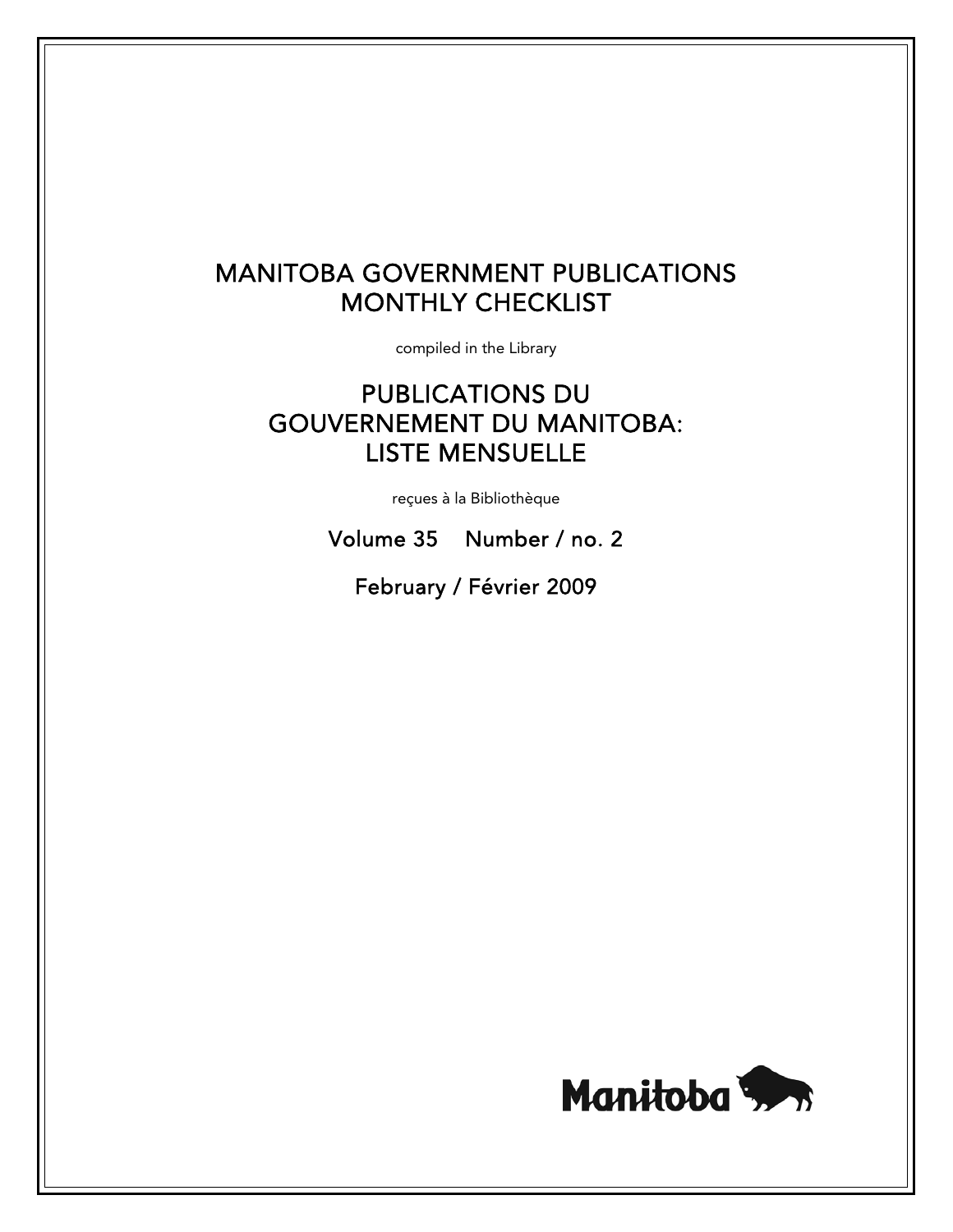## **MANITOBA GOVERNMENT PUBLICATIONS / PUBLICATIONS DU GOUVERNEMENT DU MANITOBA February / Février 2009**

#### *\*\*Monthly Checklist* **URLs**

 If the most current edition of a publication is available on the Internet, a URL is provided in the *Monthly Checklist* for that specific title and edition. Otherwise, the URL links only to the index page of a departmental or agency Web site where previous editions of the publication are found. The user is encouraged to refer back periodically to the index page until the most recent edition is posted there.

#### **\*\*Adresses URL dans la** *Liste mensuelle*

Si l'édition la plus récente d'une publication est disponible sur Internet, une adresse URL est fournie dans la *Liste mensuelle* pour le titre et l'édition spécifiques. Dans le cas contraire, l'adresse URL renvoie uniquement à la page d'index d'un ministère ou d'une agence ministérielle où l'on retrouve des éditions antérieures de la publication. L'usager devrait consulter régulièrement la page d'index jusqu'à ce que l'édition la plus récente y soit affichée.

# **OFFICIAL PUBLICATIONS / PUBLICATIONS OFFICIELLES**

\*The Manitoba gazette : part I, proclamations and government notices = Gazette du Manitoba : partie I, proclamations et avis du gouvernement. [No. 1] (1871)- . **CURRENT ED**.: Vol. 138, no. 8-10. (February 21 – March 7, 2009).

\*The Manitoba gazette : part II, regulations = Gazette du Manitoba : partie II, règlements. [No. 1] (1871)- . **CURRENT ED**.: Vol. 138, no. 1-4. (February 21 – March 7, 2009). Subscription: \$83.55 part I and part II; \$55.70 part I or part II.

## **Legislative Assembly / Assemblée législative**

\*Journals of the Legislative Assembly of Manitoba. Winnipeg: Manitoba Legislative Assembly, 1871- **CURRENT ED**.: 2007/08. Vol.155. From the 20th day of November 2007 to the 9th day of October 2008. Price: \$60.00

# **ABORIGINAL AND NORTHERN AFFAIRS / AFFAIRES AUTOCHTONES ET DU NORD**

#### **Program Planning and Development**

Community contact: for and about local government development. Winnipeg: Manitoba Aboriginal and Northern Affairs, 2001- **CURRENT ED**.: January/February 2009. Frequency: Varies. [http://www.gov.mb.ca/ana/news/newsletters/index.html](https://www.gov.mb.ca/ana/news/newsletters/index.html) 

# **ADVANCED EDUCATION AND LITERACY / ENSEIGNEMENT POSTSECONDAIRE ET ALPHABÉTISATION**

#### **Labour Market Information / Information sur le marché du travail**

Manitoba prospects. Winnipeg: Manitoba Education and Training, 1992- Also available in French under title: Perspectives manitobaines. **CURRENT ED**.: 2009. [http://www.gov.mb.ca/tce/lmi/prospects/](https://www.gov.mb.ca/tce/lmi/prospects/)

> *Please order publications from issuing department Veuillez placer vos commandes auprès du ministère émetteur*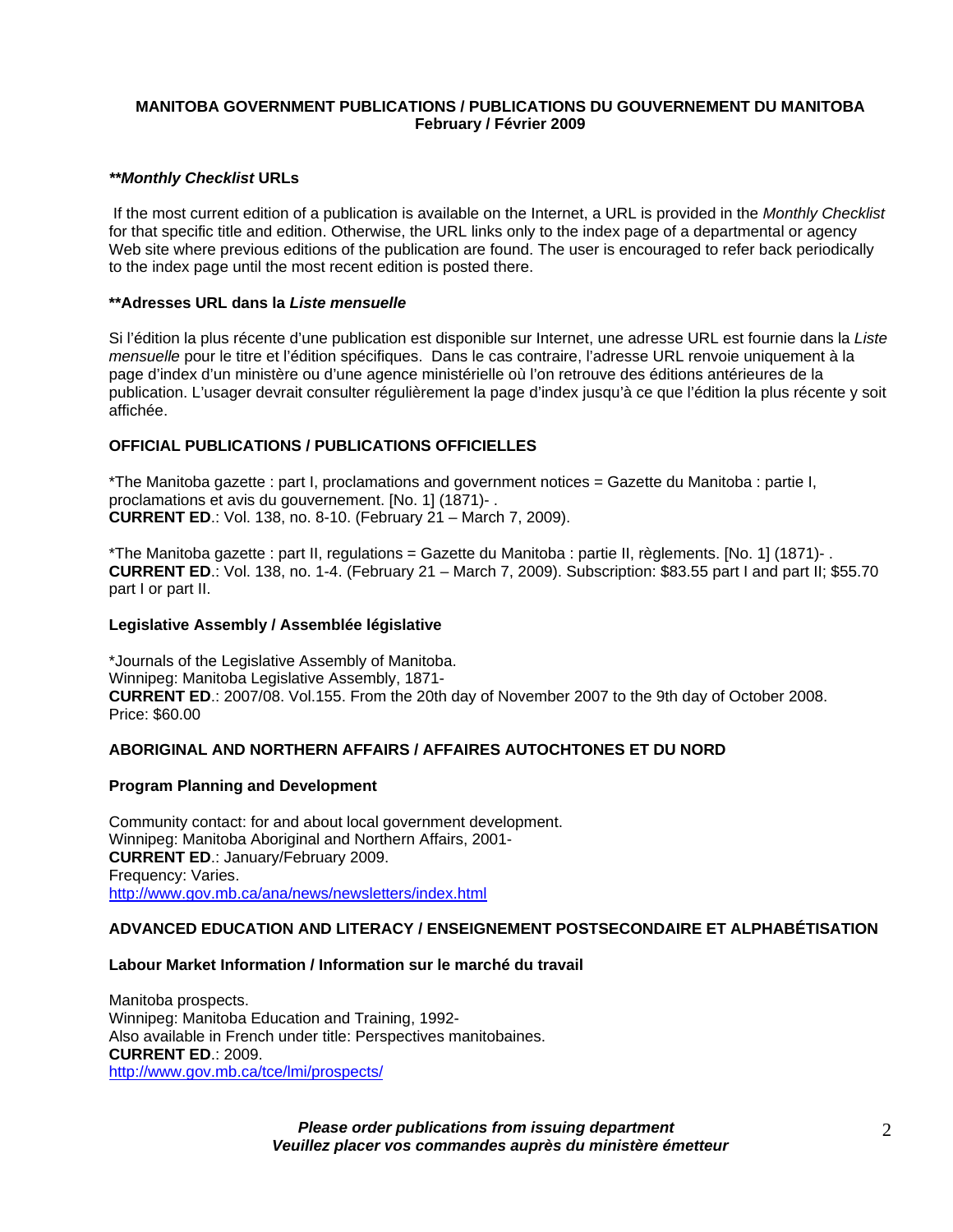Perspectives manitobaines. Winnipeg: Éducation et formation professionnelle Manitoba, 1992- . Aussi publié en anglais sous le titre: Manitoba prospects. **ÉD. RÉCENTE**: 2009. [http://www.gov.mb.ca/tce/lmi/prospects/index\\_fr.html](https://www.gov.mb.ca/tce/lmi/prospects/index_fr.html)

# **CROWN CORPORATIONS COUNCIL / CONSEIL DES CORPORATIONS DE LA COURONNE**

Quarterly report, Manitoba Crown Corporations Council. Winnipeg: the Council, 1990- Also available in French under title: Rapport trimestriel, Manitoba Conseil des corporations de la Couronne. **CURRENT ED**.: 4th quarter report 2008. <http://www.crowncc.mb.ca/>

Rapport trimestriel, Manitoba Conseil des corporations de la Couronne. Winnipeg: le Conseil, 2002- . Aussi publié en anglais sous le titre: Quarterly report. **ÉD. RÉCENTE**: quatrième trimestre 2008. <http://www.crowncc.mb.ca/>

# **CULTURE, HERITAGE, TOURISM AND SPORT / CULTURE, PATRIMOINE, TOURISME ET SPORT**

## **Film Classification Board**

Monthly report. Winnipeg: Film Classification Board, 1983- . Frequency: Monthly. **CURRENT ED**.: February 2009.

# **EDUCATION, CITIZENSHIP AND YOUTH / ÉDUCATION, CITOYENNETÉ ET JEUNESSE**

Future to Discover Pilot Project: early implementation project / Sheila Currie...et al. ; produced by Social Research and Demonstration Corporation, Canada Millennium Scholarship Foundation; in collaboration with [Ministry of Education, Citizenship and Youth in Manitoba] Manitoba, [Department of Education] New Brunswick. Montreal: Canada Millennium Scholarship Foundation, 2007.

147 pages

Not for distribution, print from Internet.

Also available in French under title: Le projet pilote un avenir à découvrir: rapport de mise en œuvre préliminaire. [http://www.srdc.org/uploads/FTD\\_EIR\\_full\\_report\\_EN.pdf](http://www.srdc.org/uploads/FTD_EIR_full_report_EN.pdf)

Le projet pilote un avenir á découvir: rapport de mise en oeuvre préliminaire / Sheila Currie...et al. ; produit par Société de Recherche Sociale Appliquée, Foundation Canadieene des Bourses d'études du Millénaire ; en collaboration avec [Ministère de l'éducation, la citoyenneté et la jeunesse en Manitoba] Manitoba, [Ministère de l'Éducation] New Brunswick.

Montreal: Foundation Canadienne Des Bourses d'Études du Millénaire, 2007. 147 p. À ne pas distribuer.

Aussi publié en anglais sour le titre: Future to discover pilot project: early implementation report. [http://www.srdc.org/uploads/FTD\\_EIR\\_full\\_report\\_FR.pdf](http://www.srdc.org/uploads/FTD_EIR_full_report_FR.pdf)

# **School Programs Division / Division des programmes scolaires**

Grade 12 consumer mathematics standards test. Winnipeg: Manitoba Education, Citizenship and Youth, 2006-. Also published in French under title: Test basé sur les normes mathématiques du consommateur 12e année. **CURRENT ED**.: 2009.

<http://www.edu.gov.mb.ca/k12/assess/archives/>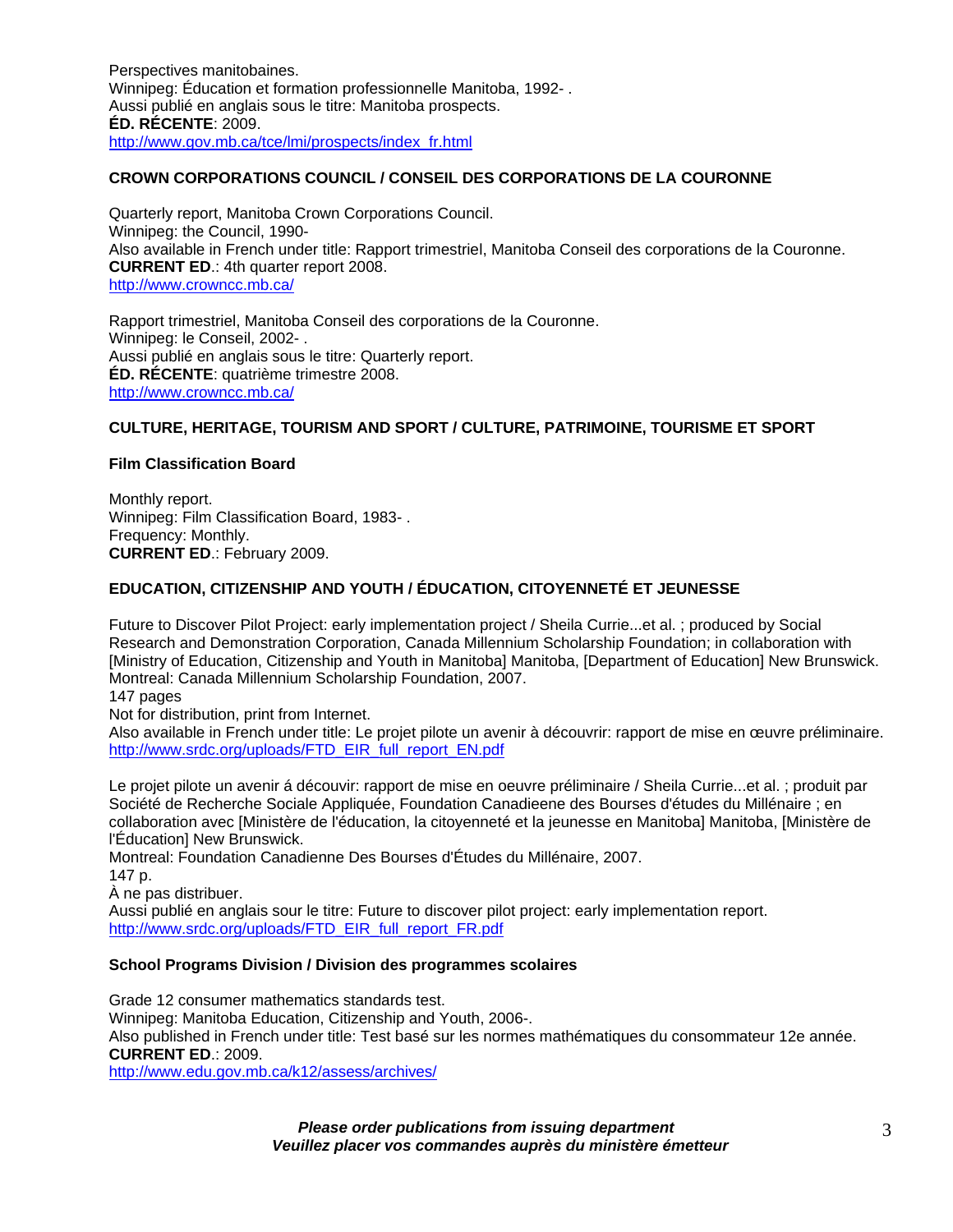Test basé sur les normes mathématiques du consommateur 12e année. Winnipeg: Éducation, Citoyenneté et Jeunesse Manitoba, 2006-. Aussi publié en anglais sous le titre: Grade 12 Consumer Mathematics Standards Test. **ÉD RÉCENTE**: Janvier 2009. [http://www.edu.gov.mb.ca/m12/eval/math\\_archives.html](http://www.edu.gov.mb.ca/m12/eval/math_archives.html) 

Grade 12 pre-calculus mathematics standards test.

Winnipeg: Manitoba Education, Citizenship and Youth, Instruction Curriculum and Assessment Branch, 2007-. Also published in French under title: Test basé sur les normes mathématiques pré-calcul 12e année. **CURRENT ED**.: January 2009.

<http://www.edu.gov.mb.ca/k12/assess/archives/index.html>

Test basé sur les normes mathématiques pré-calcul 12e année. Winnipeg: Éducation, Citoyenneté et Jeunesse Manitoba, Direction de la mesure et de l'évaluation, 2007- Aussie publié en anglais sous le titre: Grade 12 pre-calculus mathematics standards test. **ÉD RÉCENTE:** Janvier 2009.

[http://www.edu.gov.mb.ca/m12/eval/archives/math\\_archives.html](http://www.edu.gov.mb.ca/m12/eval/archives/math_archives.html)

Grade 12 applied mathematics standards test. Winnipeg: Manitoba Education, Citizenship and Youth, 2007- **CURRENT ED**.: January 2009. Also published in French under titles: Test basé sur les normes mathématiques appliquées 12e année. <http://www.edu.gov.mb.ca/k12/assess/archives/index.html>

Test basé sur les normes mathématiques appliquées 12e année.

Winnipeg: Éducation, Citoyenneté et Jeunesse Manitoba, Direction de l'enseignement, des programmes et de l'évaluation, 2006-.

Aussie publié en anglais sous le titre: Grade 12 applied mathematics standards test. **ÉD RÉCENTE:** Janvier 2009

[http://www.edu.gov.mb.ca/m12/eval/math\\_archives.html](http://www.edu.gov.mb.ca/m12/eval/math_archives.html)

Literacy with ICT is for me! : a parent handbook on learning with Information and Communication Technology. Winnipeg: Manitoba Education, Citizenship and Youth, School Programs Division, 2008. 16 p.

Also available in French under title: Littératie avec les TIC pour tous! [http://www.edu.gov.mb.ca/k12/docs/parents/lict/full\\_doc.pdf](http://www.edu.gov.mb.ca/k12/docs/parents/lict/full_doc.pdf)

Littératie avec les TIC pour tous! : un guide à l'intention des parents su l'apprentissage à l'aide des technologies de l'information et de la communication.

Winnipeg: Éducation, Citoyenneté et Jeunesse Manitoba, Division du Bureau de l'éducation française, 2008. 16 p.

Aussi publié en anglais sous le titre: Literacy with ICT is for me! [http://www.edu.gov.mb.ca/m12/frpub/parents/tic/document\\_complet.pdf](http://www.edu.gov.mb.ca/m12/frpub/parents/tic/document_complet.pdf)

Grade 12 English Language Arts standards test. Winnipeg: Manitoba Education, Citizenship and Youth, 2007-. **CURRENT ED**.: January 2009.

# **FINANCE / FINANCES**

#### **Federal-Provincial Relations and Research**

Manitoba economic highlights. Winnipeg: Manitoba Finance, 2009. **CURRENT ED**.: February 10, 2009. Frequency: Monthly. [http://www.gov.mb.ca/finance/pdf/highlights.pdf](https://www.gov.mb.ca/finance/pdf/highlights.pdf)

> *Please order publications from issuing department Veuillez placer vos commandes auprès du ministère émetteur*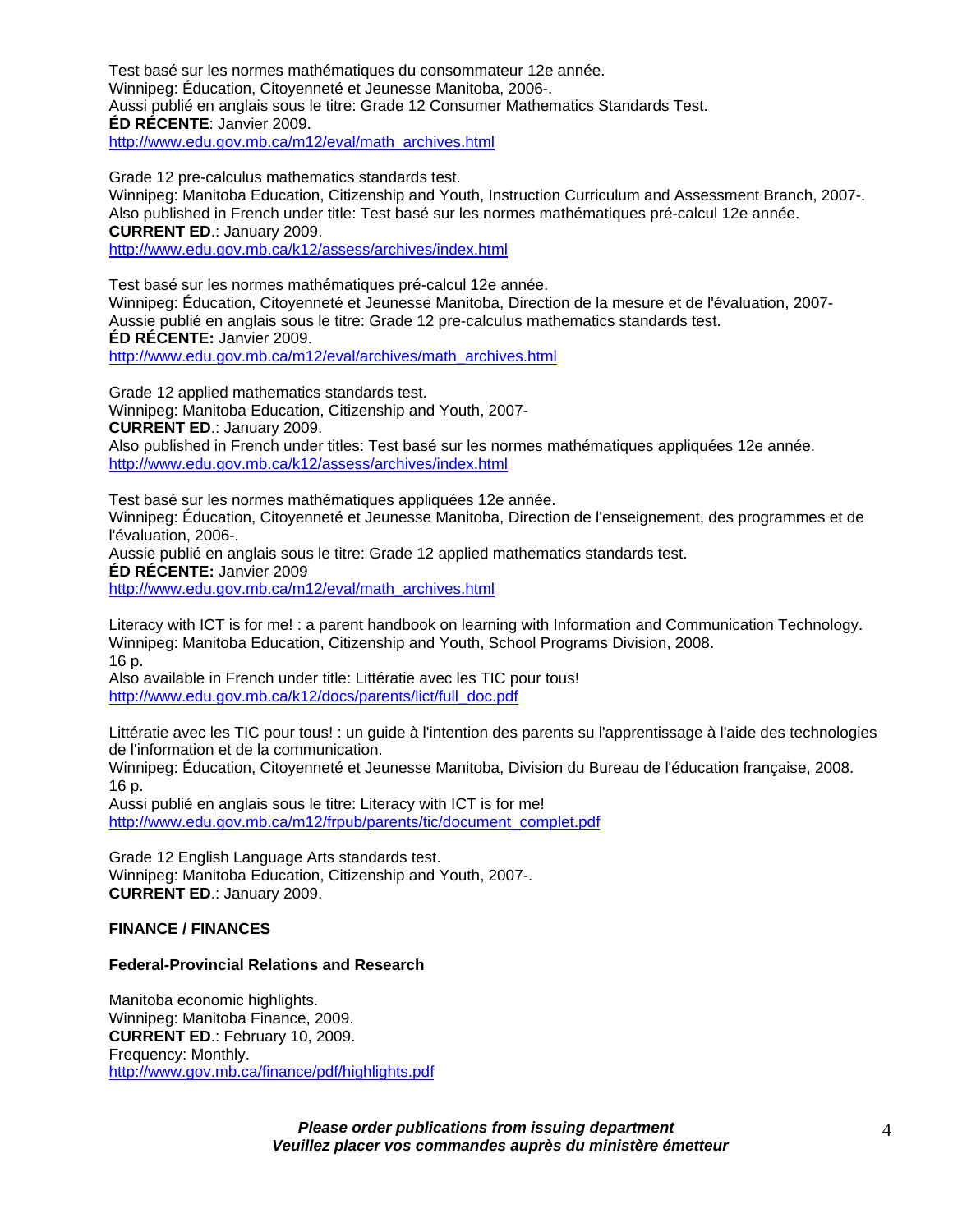# **HEALTH AND HEALTHY LIVING** / **SANTÉ ET VIE SAINE**

#### **Provincial Drug Program Branch**

Manitoba drug benefits and interchangeability formulary. Winnipeg: Manitoba Health, 1992- . Manitoba drug benefits and interchangeability bulletin is no longer printed (print from Internet). **CURRENT ED**.: Bulletin no. 60 (price: \$1.50), Drug Interchangeability Formulary no. 60. [http://www.gov.mb.ca/health/mdbif/bulletins.html](https://www.gov.mb.ca/health/mdbif/bulletins.html)

## **JUSTICE**

#### **Manitoba Human Rights Commission**

MHR connections. Winnipeg: Manitoba Human Rights Commission, 2001- Also published in French under title: Connexions. **CURRENT ED**.: Vol. 9 no. 2 (February 2009). Frequency: Monthly [http://www.gov.mb.ca/hrc/english/publications/newsletter/](https://www.gov.mb.ca/hrc/english/publications/newsletter/) 

## **Public Trustee**

Annual report, Manitoba Public Trustee. Winnipeg: The Trustee, 1983- . **CURRENT ED**.: 2007/2008. [http://www.gov.mb.ca/publictrustee/pubs/index.html](https://www.gov.mb.ca/publictrustee/pubs/index.html) 

## **LABOUR AND IMMIGRATION / TRAVAIL ET IMMIGRATION**

Memorandum of Understanding between the Ministry of Social Affairs and Social Security of the Government of the Republic of Iceland (the "SASS") and the Department of Labour and Immigration (LIM) of the Government of Manitoba, Canada: concerning Manitoba - Iceland labour cooperation agreement. Winnipeg: Manitoba Labour and Immigration, 2009. 5 leaves For information purposes only. Not for distribution.

#### **MANITOBA BUREAU OF STATISTICS / BUREAU DE STATISTIQUES DU MANITOBA**

Investment statistics report: outlook. Winnipeg: Manitoba Bureau of Statistics, 1988- . **CURRENT ED**.: Intentions 2009. Issued February 25, 2009. Subscription: \$50.00 per year.

Labour force statistics report: special data supplement. Winnipeg: Manitoba Bureau of Statistics, 1989- **CURRENT ED**.: 2004-2008 (revised). Issued February 10, 2009. Frequency: Monthly.

Consumer price index report. Winnipeg: Manitoba Bureau of Statistics, 1987- . **CURRENT ED**.: January 2009. Frequency: Monthly.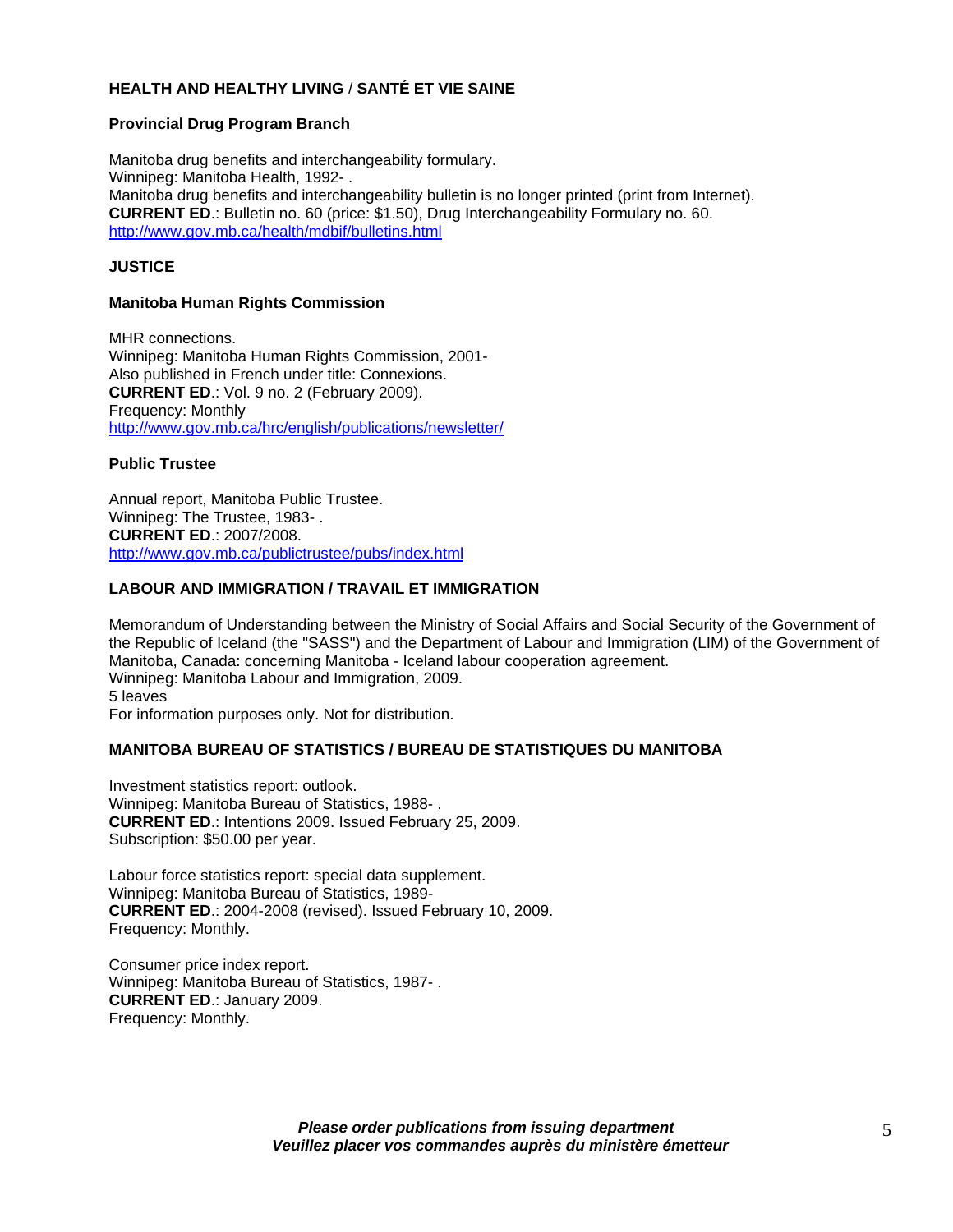Manitoba trade update. Winnipeg: Manitoba Bureau of Statistics, 1995- . MBS; 3A8 **CURRENT ED**.: Fourth Quarter 2008. (February 17, 2009) Subscription: \$50.00 per year.

## **MANITOBA HYDRO**

Quarterly report. Winnipeg: Manitoba Hydro-electric Board,1987- **CURRENT ED**.: for the nine months ended December 31, 2008. <http://www.hydro.mb.ca/corporate/qr/archives.shtml>

# **MANITOBA PUBLIC INSURANCE CORPORATION / SOCIÉTÉ D'ASSURANCE PUBLIQUE DU MANITOBA**

Air brake manual: working with drivers to make our roads safer. Winnipeg: Manitoba Public Insurance Corporation, 2008- Also available in French under title: Manuel des freins à air comprimé. **CURRENT ED**.: 2008. [http://www.mpi.mb.ca/PDFs/DVL\\_PDFs/AirBrakeManual/AirBrakeManualComp.pdf](http://www.mpi.mb.ca/PDFs/DVL_PDFs/AirBrakeManual/AirBrakeManualComp.pdf)

Manuel des freins à air comprimé: nous collaborons avec les conducteurs pour améliorer la sécurité routière. Winnipeg: Société d'assurance publique du Manitoba, 2008- Aussie publié en anglais sous le titre: Air Brake Manual. **ÉD. RÉCENTE**: 2008. [http://www.mpi.mb.ca/PDFs/DVL\\_PDFs/AirBrakeManual\\_FR/ABM\\_FrtCover\\_FR.pdf](http://www.mpi.mb.ca/PDFs/DVL_PDFs/AirBrakeManual_FR/ABM_FrtCover_FR.pdf)

Driver's handbook: working with drivers to make our roads safer. Winnipeg: Manitoba Public Insurance Corporation, 2008- Also available in French under title: Guide de l'automobiliste. **CURRENT ED**.: 2008. [http://www.mpi.mb.ca/PDFs/DVL\\_PDFs/DrHBook\\_complete.pdf](http://www.mpi.mb.ca/PDFs/DVL_PDFs/DrHBook_complete.pdf)

Guide de l'automobiliste: nous collaborons avec les conducteurs pour améliorer la sécurité routière. Winnipeg: Société d'assurance publique du Manitoba, 2008- Aussie publié en anglais sous le titre: Driver's handbook. **ÉD. RÉCENTE**: 2008. [http://www.mpi.mb.ca/PDFs/DVL\\_PDFs/DrHbook\\_complete\\_FR.pdf](http://www.mpi.mb.ca/PDFs/DVL_PDFs/DrHbook_complete_FR.pdf)

Graduated driver licensing, your guide. Winnipeg: Manitoba Public Insurance Corporation, 2008- Also available in French under title: Guide du permis de conduire par étapes. **CURRENT ED**.: 2008. [http://www.mpi.mb.ca/PDFs/DVL\\_PDFs/GDLGuide.pdf](http://www.mpi.mb.ca/PDFs/DVL_PDFs/GDLGuide.pdf)

Guide du permis de conduire par étapes. Winnipeg: Société d'assurance publique du Manitoba, 2008- Aussie publié en anglais sous le titre: Graduated driver licensing, your guide. **ÉD. RÉCENTE**: 2008 [http://www.mpi.mb.ca/PDFs/DVL\\_PDFs/GDLGUIDEfr.pdf](http://www.mpi.mb.ca/PDFs/DVL_PDFs/GDLGUIDEfr.pdf)

Guide to Autopac. Winnipeg: Manitoba Public Insurance Corporation, 2008- Also available in French under title: Guide des assurances Autopac. **CURRENT ED**.: 2009 <http://www.mpi.mb.ca/PDFs/PolicyGuide2009.pdf>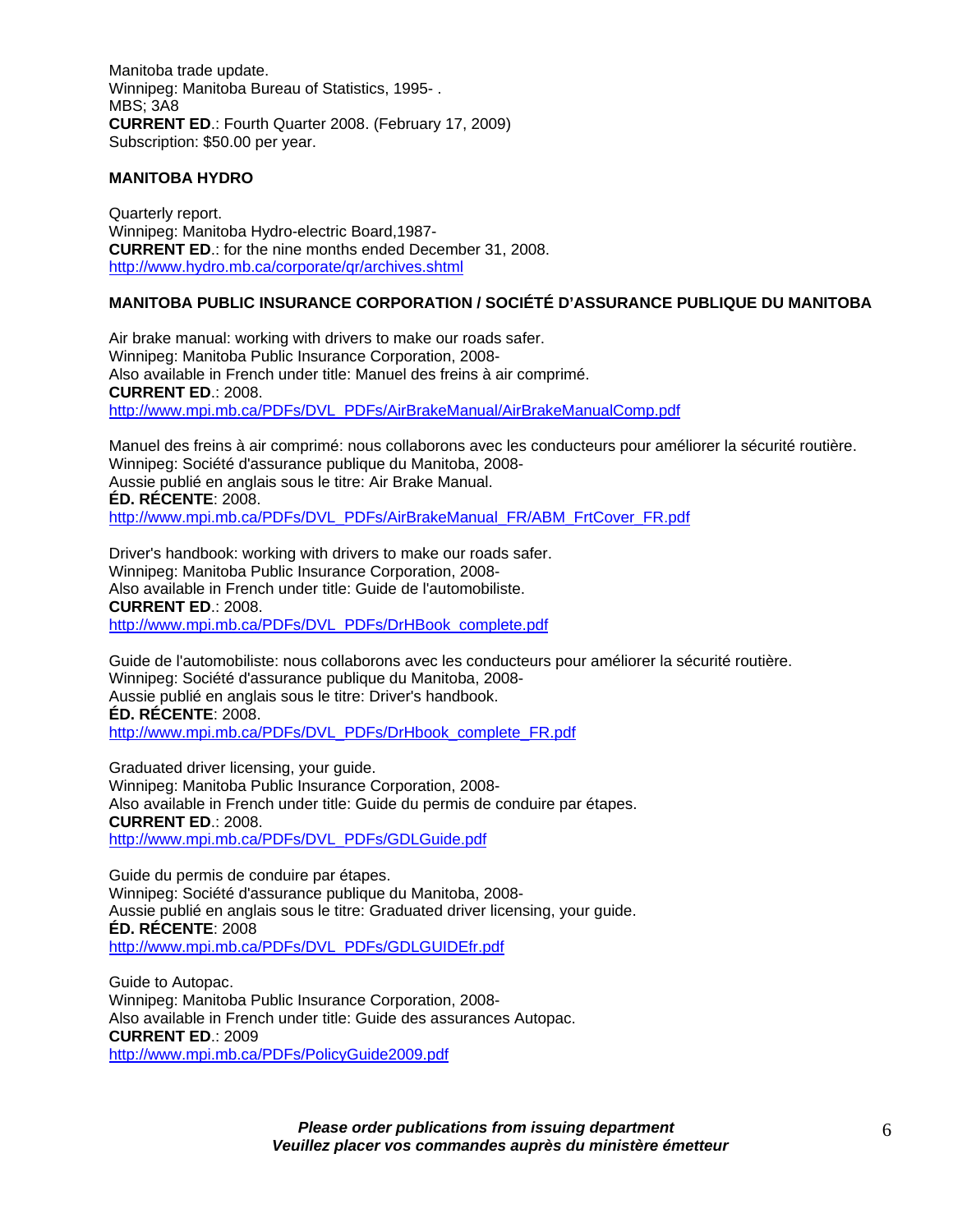Guide des assurances Autopac. Winnipeg: Société d'assurance publique du Manitoba, 2008- Aussie publié en anglais sous le titre: Guide to Autopac. **ÉD. RÉCENTE**: 2008.

[http://www.mpi.mb.ca/PDFs/PolicyGuideFR\\_08.pdf](http://www.mpi.mb.ca/PDFs/PolicyGuideFR_08.pdf)

Motorcycle handbook: working with drivers to make our roads safer. Winnipeg: Manitoba Public Insurance Corporation, 2008- **CURRENT ED**.: 2008. Also published in French under title: Guide du motocycliste.

[http://www.mpi.mb.ca/PDFs/DVL\\_PDFs/m\\_hndbk\\_comp.pdf](http://www.mpi.mb.ca/PDFs/DVL_PDFs/m_hndbk_comp.pdf)

Guide du motocycliste: nous collaborons avec les conducteurs pour améliorer la sécurité routière. Winnipeg: Société d'assurance publique du Manitoba, 2008- Aussie publié en anglais sous le titre: Motorcycle handbook. **ÉD. RÉCENTE**: 2008.

[http://www.mpi.mb.ca/PDFs/DVL\\_PDFs/m\\_hndbk\\_comp\\_fr.pdf](http://www.mpi.mb.ca/PDFs/DVL_PDFs/m_hndbk_comp_fr.pdf)

Personal injury protection plan: your guide. Winnipeg: Manitoba Public Insurance Corporation, 2008. 43 p.

Also published in French under title: Régime de protection contre les préjudices personnels <http://www.mpi.mb.ca/PDFs/PIPPGuide.pdf>

Régime de protection contre les préjudices personnels: votre guide. Winnipeg: Société d'assurance publique du Manitoba, 2008. 55 p. À ne pas distribuer.

Aussie publié en anglais sous le titre: Personal injury protection plan: your guide. [http://www.mpi.mb.ca/PDFs/FR\\_PIPPGuide.pdf](http://www.mpi.mb.ca/PDFs/FR_PIPPGuide.pdf)

Manitoba Public Insurance, rate application. Winnipeg: Manitoba Public Insurance Corporation, 2008-. **CURRENT ED**.: 2009 [http://www.mpi.mb.ca/english/newsroom/RateApp/2009-2110/2009round3\\_ebook/index.htm](http://www.mpi.mb.ca/english/newsroom/RateApp/2009-2110/2009round3_ebook/index.htm)

Manitoba Public Insurance rate application [electronic resource]: information requests, round 1, round 2, round 3, hearing.

Winnipeg: Manitoba Public Insurance Corporation, 2008-. 1 CD-ROM Not for distribution, available from Internet. **CURRENT ED**.: 2009

[http://www.mpi.mb.ca/english/newsroom/RateApp/2009-2110/2009round3\\_ebook/index.htm](http://www.mpi.mb.ca/english/newsroom/RateApp/2009-2110/2009round3_ebook/index.htm)

Manitoba Public Insurance, rate application [electronic resource]. Winnipeg: Manitoba Public Insurance Corporation, 2008-. 1 CD-ROM Not for distribution, available from Internet. **CURRENT ED**.: 2009 [http://www.mpi.mb.ca/english/newsroom/RateApp/2009-2110/2009round3\\_ebook/index.htm](http://www.mpi.mb.ca/english/newsroom/RateApp/2009-2110/2009round3_ebook/index.htm)

Professional driver's manual: working with drivers to make our roads safer. Winnipeg: Manitoba Public Insurance Corporation, 2008- Also available in French under title: Manuel du conducteur professionnel. **CURRENT ED**.: 2008. [http://www.mpi.mb.ca/PDFs/DVL\\_PDFs/ProfDriverHBookComp.pdf](http://www.mpi.mb.ca/PDFs/DVL_PDFs/ProfDriverHBookComp.pdf)

*Please order publications from issuing department* 

*Veuillez placer vos commandes auprès du ministère émetteur*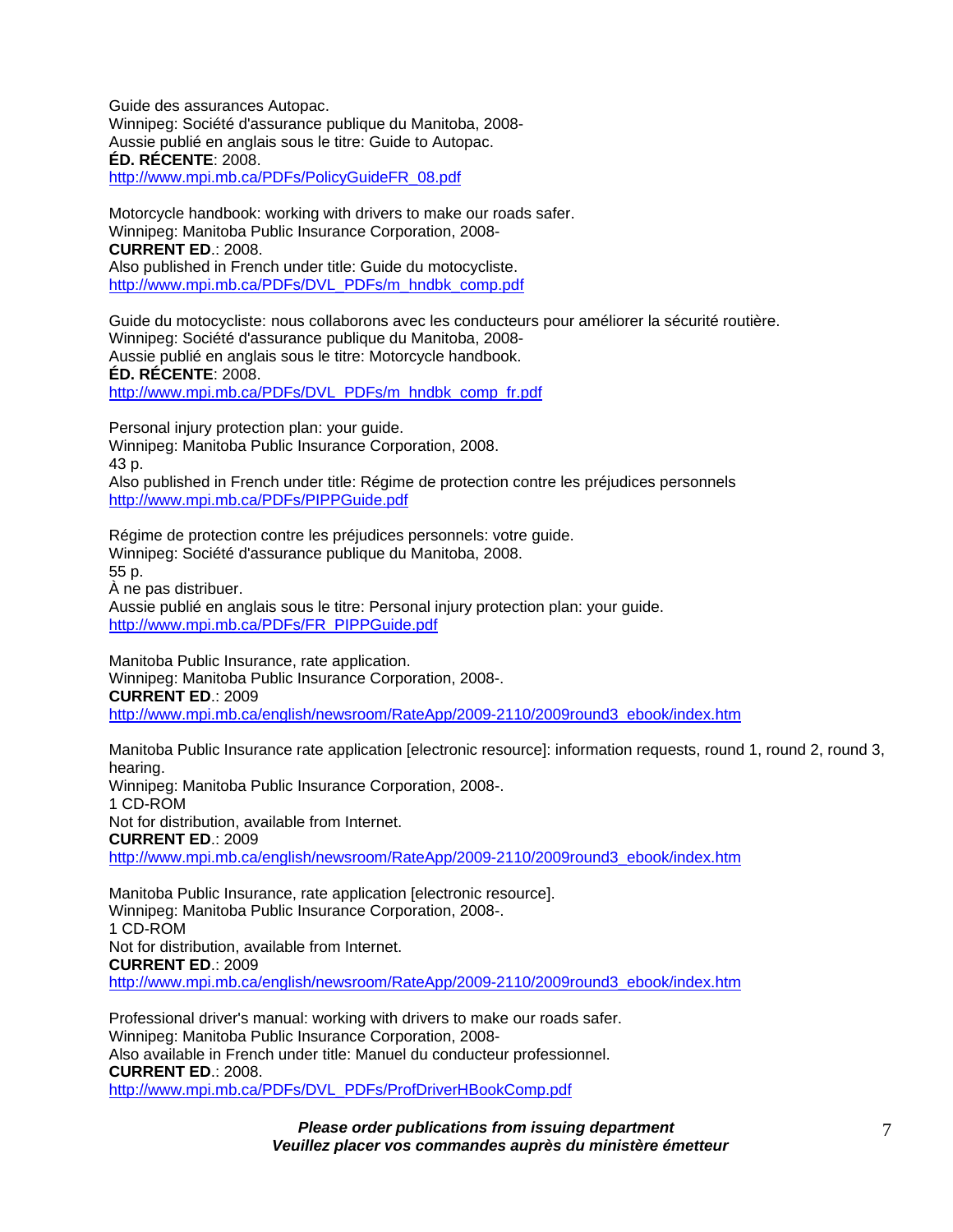Manuel du conducteur professionnel: nous collaborons avec les conducteurs pour améliorer la sécurité routière. Winnipeg: Société d'assurance publique du Manitoba, 2008- . Aussie publié en anglais sous le titre: Professional Driver's Manual. **ÉD. RÉCENTE**: 2008. [http://www.mpi.mb.ca/PDFs/DVL\\_PDFs/ProfDrvHbookCompFR.pdf](http://www.mpi.mb.ca/PDFs/DVL_PDFs/ProfDrvHbookCompFR.pdf)

# **SCIENCE, TECHNOLOGY, ENERGY AND MINES** / **SCIENCES, TECHNOLOGIE, ÉNERGIE ET MINES**

## **Manitoba Geological Survey / Levés géologiques du Manitoba**

Bedrock geology of the Pukatawakan Bay area, Southern Indian Lake, Manitoba (part of NTS 64G2) [cartographic material] / Kremer, P.D. Winnipeg: Manitoba Science, Technology, Energy and Mines, Manitoba Geological Survey, 2008. 1 map; 74 x 118 cm. folded to 18 x 25 cm. PMAP2008-3 Not for distribution, print from Internet. [http://www.gov.mb.ca/stem/mrd/info/libmin/PMAP2008-3.pdf](https://www.gov.mb.ca/stem/mrd/info/libmin/PMAP2008-3.pdf)

Geology of the east part of the Bird River area, southeastern Manitoba (part of NTS 52L6) [cartographic material] / Gilbert, H.P. Winnipeg: Manitoba Science, Technology, Energy and Mines, Manitoba Geological Survey, 2008. 1 map; 74 x 118 cm. folded to 18 x 25 cm. PMAP2008-5 Not for distribution, print from Internet. [http://www.gov.mb.ca/stem/mrd/info/libmin/PMAP2008-5.pdf](https://www.gov.mb.ca/stem/mrd/info/libmin/PMAP2008-5.pdf)

Geology of the west part of the Bird River area, southeastern Manitoba (parts of NTS 52L5) [cartographic material] / Gilbert, H.P. Winnipeg: Manitoba Science, Technology, Energy and Mines, Manitoba Geological Survey, 2008. 1 map; 74 x 118 cm. folded to 18 x 25 cm. PMAP2008-2 Not for distribution, print from Internet. [http://www.gov.mb.ca/stem/mrd/info/libmin/PMAP2008-6.pdf](https://www.gov.mb.ca/stem/mrd/info/libmin/PMAP2008-6.pdf)

Geology of the west-central Paint Lake area, Manitoba (parts of NTS 63O8, 9, 63P5, 12) [cartographic material] / Couëslan, C.G. Winnipeg: Manitoba Science, Technology, Energy and Mines, Manitoba Geological Survey, 2008. 1 map; 74 x 118 cm. folded to 18 x 25 cm. PMAP2008-4 Not for distribution, print from Internet. [http://www.gov.mb.ca/stem/mrd/info/libmin/PMAP2008-4.pdf](https://www.gov.mb.ca/stem/mrd/info/libmin/PMAP2008-4.pdf)

Revised geology of the Notigi Lake area, Manitoba (parts of NTS 63O14, 64B3)h[cartographic material] / Murphy, L.A. and Zwanzig, H.V. Winnipeg: Manitoba Science, Technology, Energy and Mines, Manitoba Geological Survey, 2008. 1 map; 74 x 118 cm. folded to 18 x 25 cm. PMAP2008-2 Not for distribution, print from Internet. [http://www.gov.mb.ca/stem/mrd/info/libmin/PMAP2008-2.pdf](https://www.gov.mb.ca/stem/mrd/info/libmin/PMAP2008-2.pdf)

Structural geology of the Snow Lake-Squall Lake area, Manitoba (parts of NTS 63K16, 63J13)h[cartographic material] / Beaumon Winnipeg: Manitoba Science, Technology, Energy and Mines, Manitoba Geological Survey, 2008. 1 map; 74 x 118 cm. folded to 18 x 25 cm. PMAP2008-1 Not for distribution, print from Internet. [http://www.gov.mb.ca/stem/mrd/info/libmin/PMAP2008-1.pdf](https://www.gov.mb.ca/stem/mrd/info/libmin/PMAP2008-1.pdf)